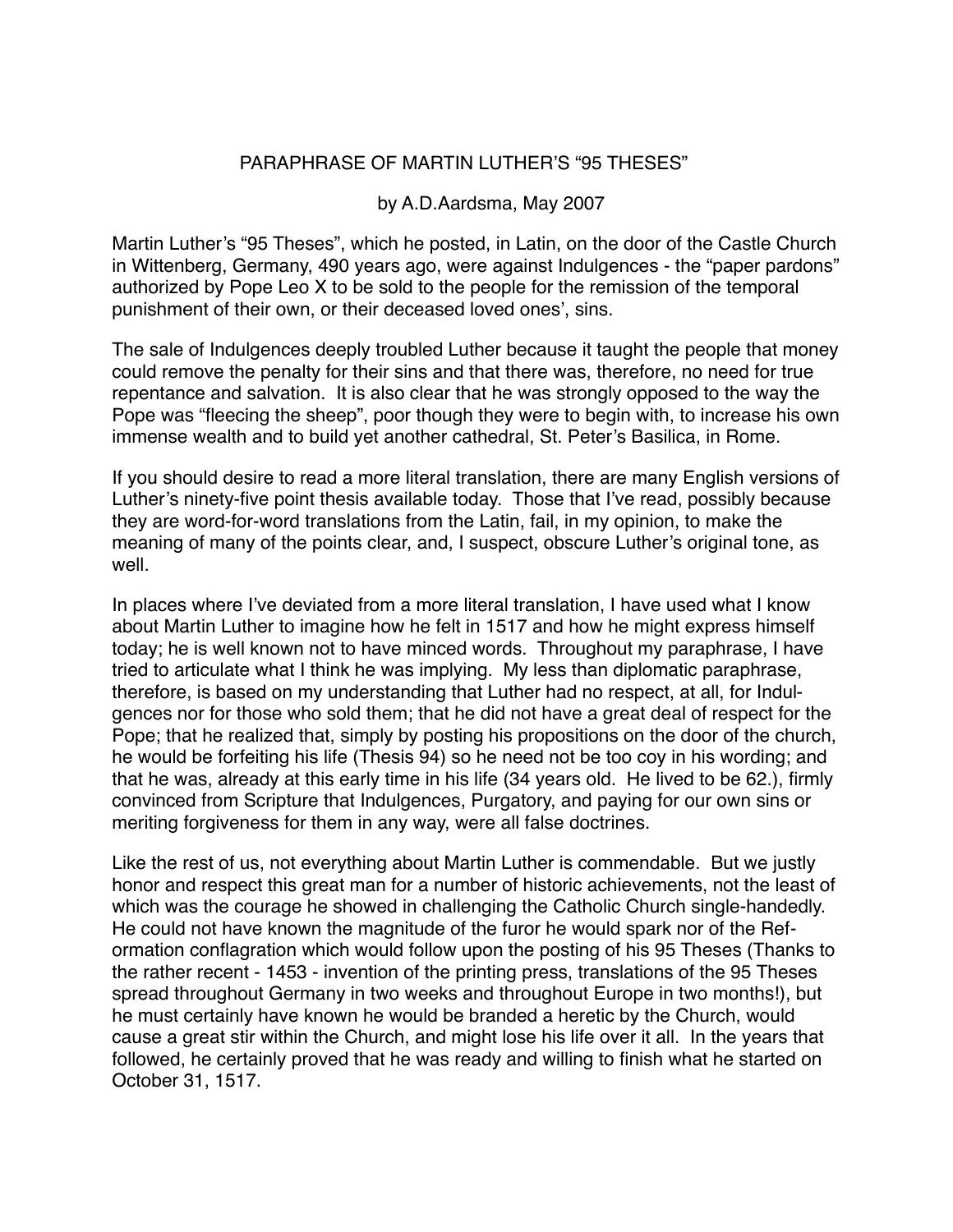# THE DISPUTATION OF MARTIN LUTHER

## ON THE POWER AND EFFICACY OF INDULGENCES

### OCTOBER 31, 1517

Out of love for the truth and a desire to bring it to light, the following propositions will be the subject of a public discussion at the University of Wittenberg, led by the reverend father Martin Luther, Augustinian, Master of Arts and of Sacred Theology, and duly appointed Lecturer on these subjects in that place. He requests that those who are unable to be present to debate these things orally, will do so by letter. In the name of our Lord Jesus Christ. Amen.

1. When our Lord and Master Jesus Christ spoke of repentance (Matt. 4:17), He meant that believers should turn away from sin.

2. He never intended repentance to mean confessing one's sins to a priest and doing the penance assigned by the priest.

3. Nor did He mean simply an invisible, inner "repentance", for repentance which does not result in a changed life is not true repentance.

4. Sin, with its guilt and consequences, will continue until our entrance into the kingdom of heaven.

5. The Pope has neither the will nor the power to remit any penalties for sins other than those which he, himself, has imposed either by his own authority or by the rules of the Church.

6. The Pope has no power to forgive any sin, except by declaring and warranting that which has already been forgiven by God. To be sure, he may grant remission of penalty in cases in which he, himself, has pronounced judgment. In these cases, when he chooses not to grant remission, the guilt and penalty remains.

7. True repentance from sin is always accompanied by humility and an attitude of submission to God's ordained authorities.

8. Penance are imposed only on the living, and, according to the Church's rules, are not to be imposed upon the dying.

9. In this regard, the Pope is correct, because in his decrees he always makes exceptions for those who are dying or who are, for some other reason, unable to perform the penance.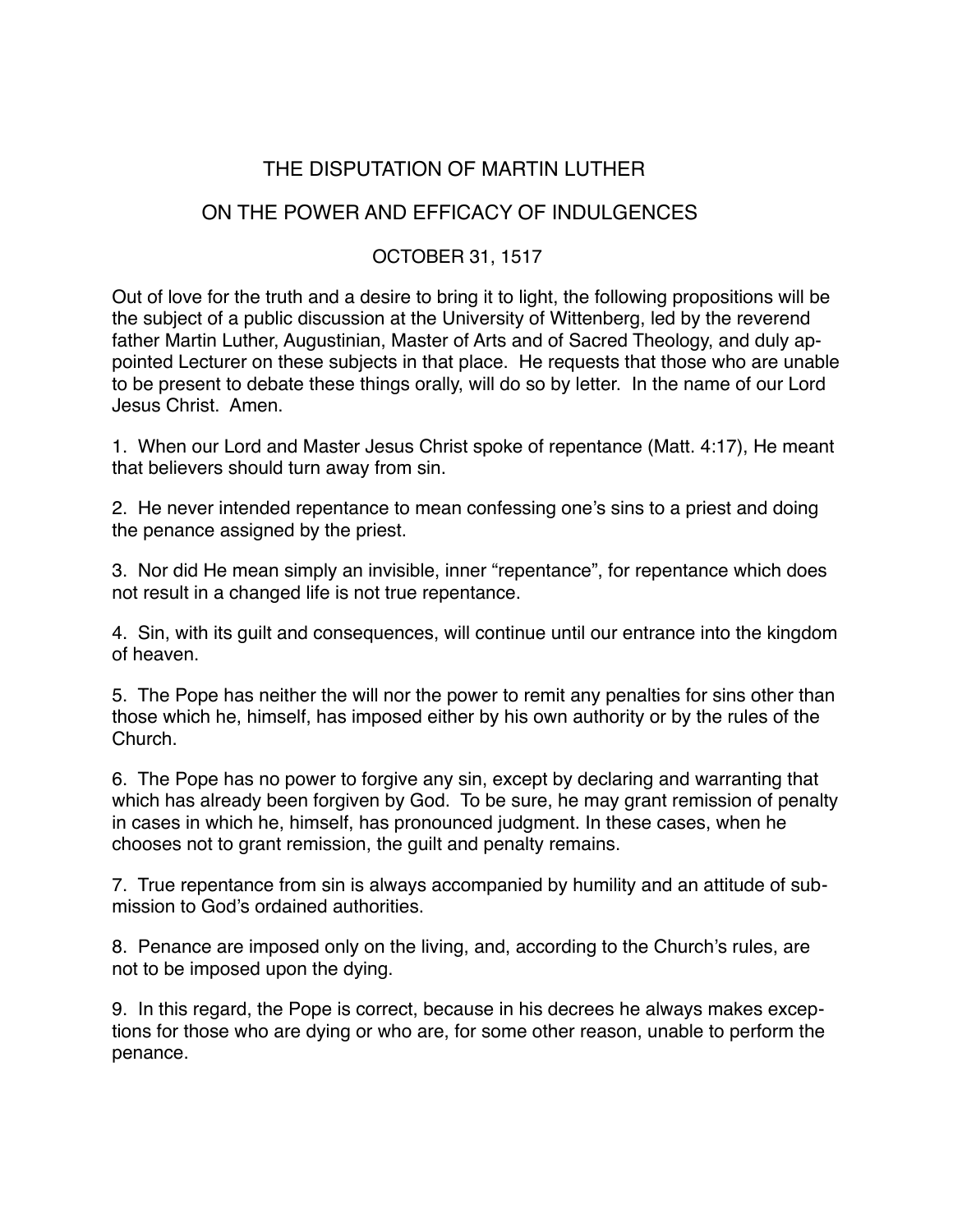10. But those priests are wrong and misinformed who teach that people must pay in Purgatory for sins which they did not pay for in this life.

11. The doctrine of Purgatory is obviously a tare which was sown while those who should have been guarding the Church were sleeping.

12. Until the coming of Indulgences, people were not granted absolution for their sins until after they had performed acts of penance as signs of true repentance.

13. The dying are freed by death from all penance; they are dead to all Church rules; the Church's authority does not extend to the dead.

14. The imperfect maturity of a dying believer, that is to say, his imperfect understanding and love for God, is accompanied, naturally, by great fear; and the smaller his understanding and love, the greater his fear.

15. This fear and horror of dying, to say nothing of other concerns at the time of death, is the only "Purgatory" a person will ever experience.

16. A person's despair, uncertainty, or the assurance of safety are related to his concept of Hell, Purgatory, and Heaven.

17. The idea of a place such as Purgatory where people pay for their sins and earn Heaven may sound good.

18. But the concept of Purgatory is supported neither by Scripture nor by informed reasoning.

19. The idea that, once in Purgatory, people can pay for their sins and therefore eventually merit eternal life in Heaven is unscriptural. The Bible teaches that this life is the only opportunity we have to be saved.

20. Therefore, since there is no such place as Purgatory where one can pay for his own sins, the Pope is wrong in claiming to be able to grant "full remission of all sins" to those in Purgatory by the sale of Indulgences. He is able only to remit to the living those penalties imposed by himself.

21. Therefore those who promote and sell Indulgences are in error, who say that "by the Pope's Indulgences a man is loosed and saved from all punishment".

22. The Pope is able neither to assign nor to remit punishment to the dead.

23. The Pope's power to grant remission of sins and the absolution of punishment is only sufficient to be applied to a perfect person - and there aren't any of those around.

24. It is, therefore, clear that people are being deceived by the indiscriminate and highsounding promise of release from sin's penalty by purchasing Indulgences.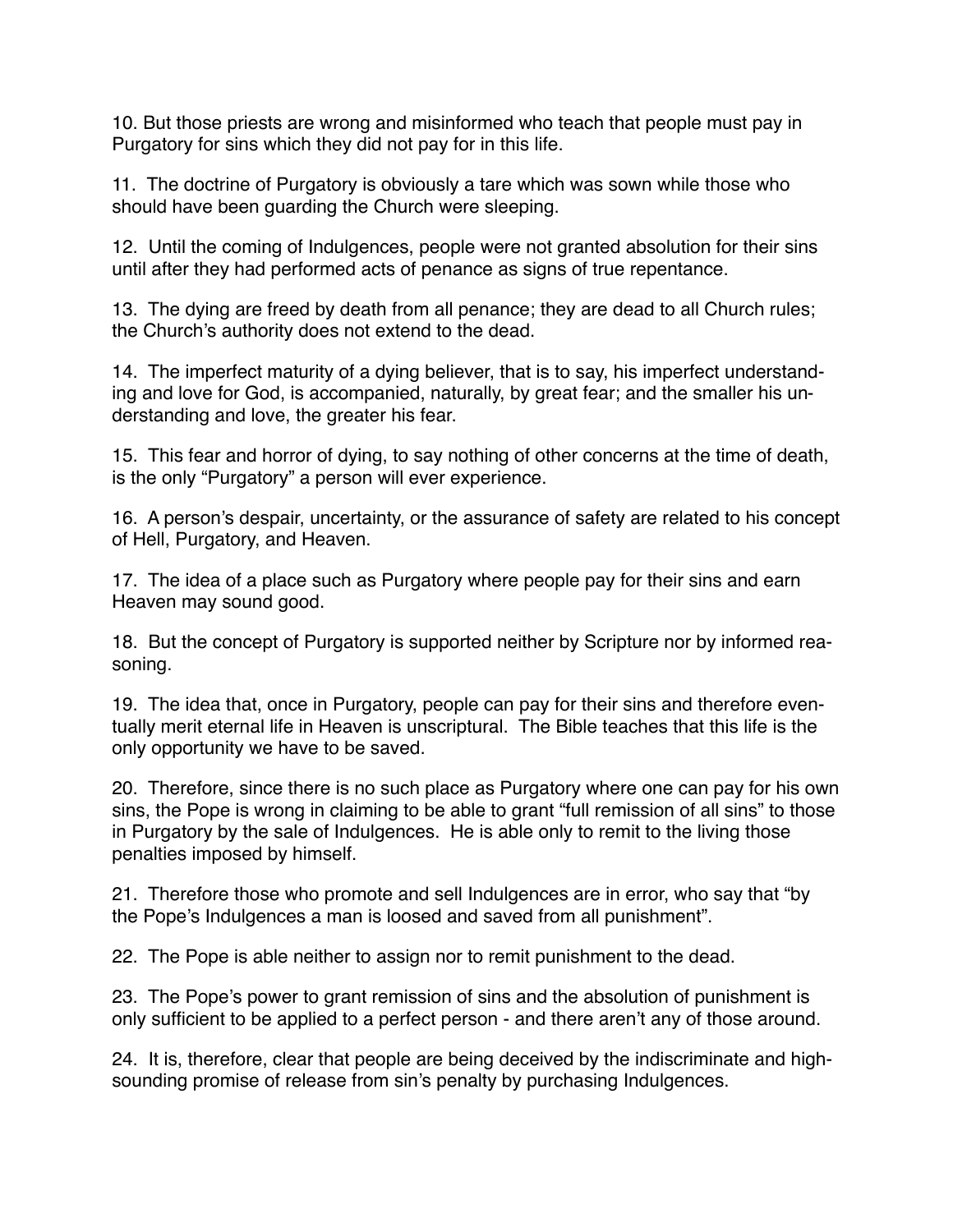25. And, just as the Pope has no power to remit sins for those in Purgatory, neither has any bishop or priest this power within his own diocese or parish.

26. The most that the Pope can do for a deceased person is pray for him.

27. They are foolish who say that "As soon as the coin in the coffer rings, the soul from Purgatory springs".

28. It is certain that when the coin jingles into the money-box, gain and avarice are increased, but the power to forgive sins belongs to God, alone.

29. Who even knows whether all the souls in Purgatory wish to be bought out of it, as we learn from the legend of Saints Severinus and Paschal? (Note: Paschal I, pgs. 817-824. The legend is that Severinus and Paschal were willing to endure the pains of purgatory for the benefit of the faithful.)

30. No one can be sure that his own repentance is sincere; much less that he has attained full remission of the penalty of sin for somebody in Purgatory.

31. Rare as is the man that is truly repentant, so rare is also the man who buys a true Indulgence. i.e., neither thing exists.

32. They will be condemned in Hell eternally, together with their teachers, who believe themselves sure of their salvation simply because they have purchased a letter of pardon from priest or Pope.

33. We must be on our guard against those who say that the Pope's Indulgences are "an inestimable gift of God by which man is reconciled to Him".

34. For these "graces of pardon" can apply only to the penalties decreed by man.

35. They preach no Christian doctrine who teach that sin can be paid for by purchasing Indulgences.

36. Full forgiveness of the guilt and penalty of sin is given to every truly repentant Christian by God without purchasing Indulgences.

37. Every true Christian, whether living or dead, has part in all the blessings of Christ and the Church; and these are all given to him by God without the purchasing of Indulgences.

38. Nevertheless, remission of sins and participation in the blessings of the Church which are granted by the Pope are in no way to be despised, for they are, as I have said, the Pope's declaration of what God has already made available.

39. It is most difficult, even for the very keenest theologians, to promote the purchase of Indulgences and at the same time to preach true repentance of sin.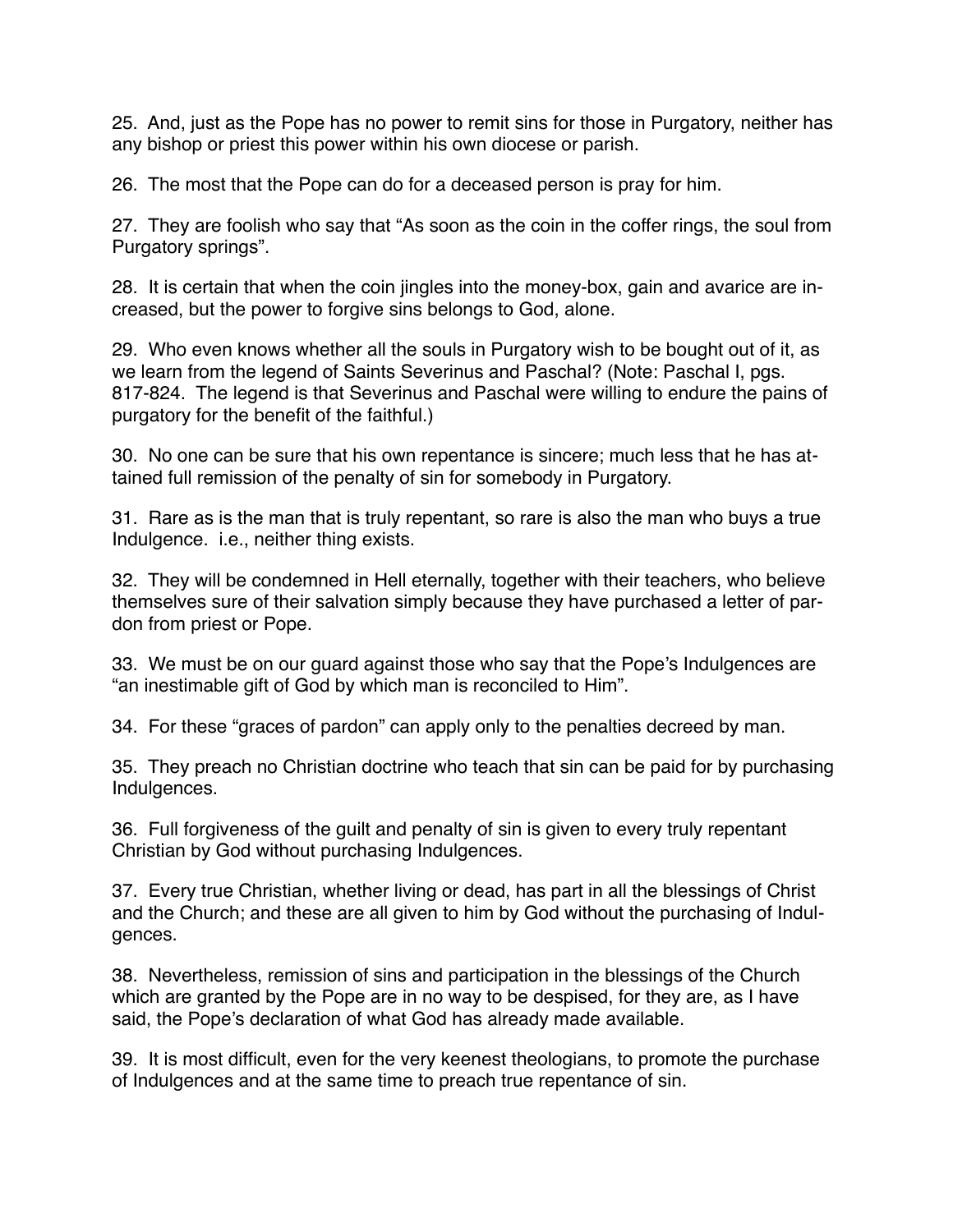40. True repentance desires and loves to prove its sincerity by righteous living, but the sale of Indulgences only leads to the diminishing of righteousness and causes repentance to be despised, or at least, furnishes an occasion for despising it.

41. Buying Indulgences has become more preferable to people than doing proper works of repentance and love.

42. Christians should be taught that the Pope does not intend the buying of Indulgences to take the place of works of repentance and love.

43. Christians should be taught that he who gives to the poor or lends to the needy does a better work than buying an Indulgence;

44. Because, by doing works of love, love grows and man becomes a better man; but by purchasing an Indulgence man does not grow better, only more free from a sense of guilt and from the hesitancy to sin which the fear of penalty serves to provide.

45. Christians should be taught that he who sees a man in need, and passes him by, and, instead, spends his money for Indulgences, purchases not the Indulgence of the Pope, but the indignation of God.

46. Christians should be taught that unless they have more than they need, they have a solemn responsibility to keep back what is necessary for the proper care of their own families, and by no means to squander their money on Indulgences.

47. Christians should be taught that, though they are free to buy Indulgences if they want to do so, nowhere does God's Word teach them to do so.

48. Christians should be taught that the Pope, in promoting the unscriptural sale of Indulgences, has more need, and more desire, for their devout prayers for him than for their money.

49. Christians should be taught that the Pope's Indulgences are harmless as long as they do not believe in them, but altogether harmful if through them they think they can buy their way into Heaven.

50. Christians should be taught that if the Pope knew how much the purchasing of Indulgences was hurting his flock, he would rather that St. Peter's church should remain a pile of rubble, than that it should be built up with the skin, flesh and bones of his sheep.

51. Christians should be taught that it is the Pope's wish, as it is his duty, to repay with his own money the multitudes from whom sellers of Indulgences have cajoled money, even though the church of St. Peter might have to be sold to do so.

52. Worthless is the assurance of salvation gained from the purchasing of Indulgences, even though the seller, nay, even though the Pope himself, were to stake his soul upon it.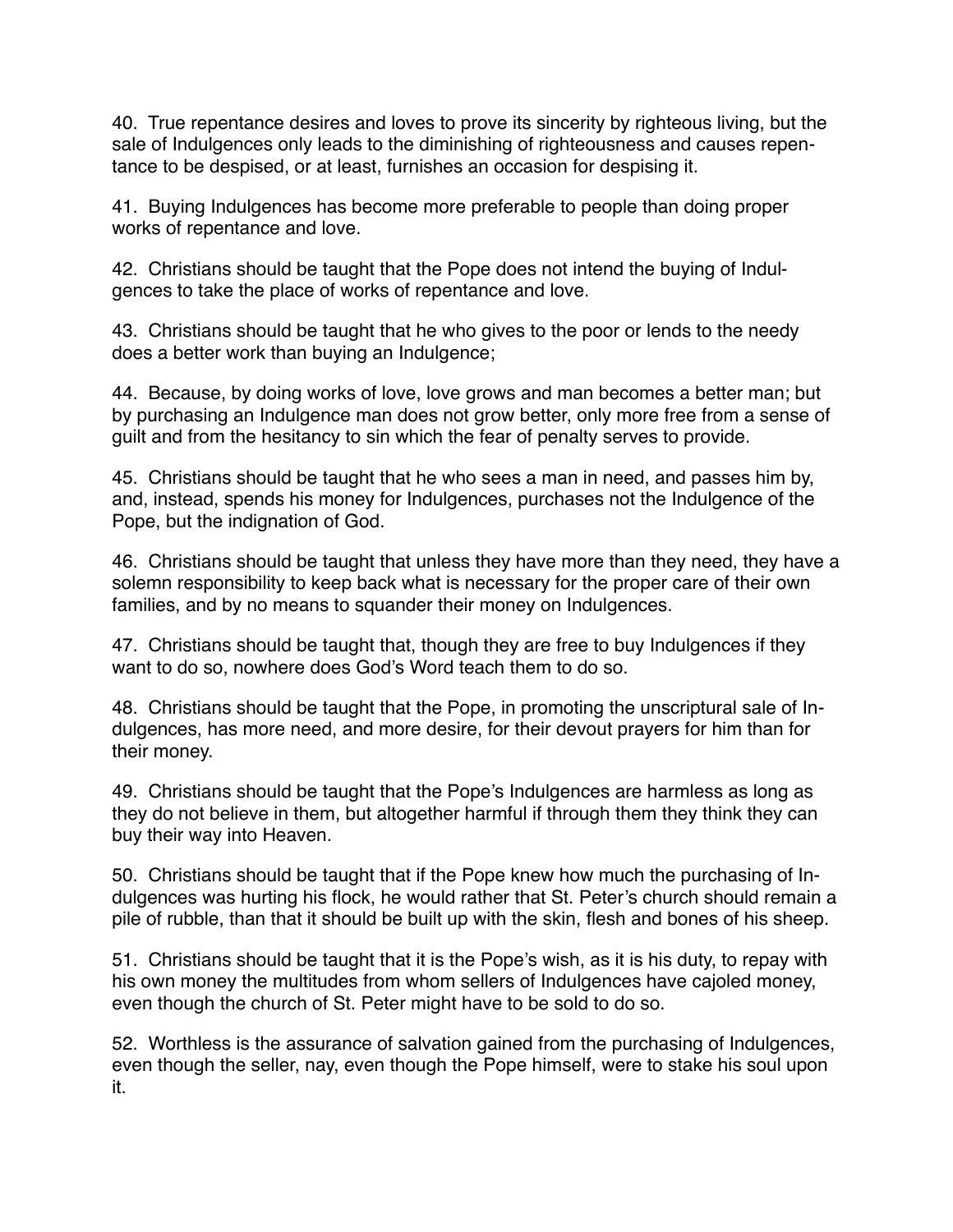53. They are enemies of Christ and of the Pope, who replace the preaching of the Word of God in some Churches, with the preaching of Indulgences.

54. It is an insult to the Word of God when, in the same sermon, an equal or a longer time is spent on Indulgences than on the Word.

55. The Pope would certainly agree that if Indulgences, which are so worthless, are celebrated with the ringing of a bell, with a procession or a ceremony, then the preaching of the Gospel, which is the very greatest thing, should be accompanied by a hundred bells, a hundred processions, a hundred ceremonies.

56. The people of Christ do not know what is meant by the "treasures of the Church," which the Pope claims to bestow upon them when he grants Indulgences.

57. That they are not temporal treasures is certainly evident, for none of the many sellers of Indulgences ever lavishes out any such treasures upon the people, but only gathers them in.

58. Nor are they the merits of Christ and the Saints, for even apart from the Pope, these are always working grace in the inner man, and working the cross, death, and hell in the outer man.

59. St. Laurence used to teach that the "treasures" of the Church were the Church's poor, but it is obvious that the Pope doesn't feel this way today.

60. We do not speak rashly in asserting that the the "treasures of the church" includes the authority the Church has - bestowed upon the Church through the merits of Christ.

61. For it is clear that the Pope does have authority over penalties for sin in some cases.

62. But, in fact, the true treasure of the Church is the holy gospel of the glory and grace of God.

63. It is understandable that this true treasure, the Gospel, is so odious to people because it makes the first (the poor, repentant believer) to be last.

64. On the other hand, the treasure of Indulgences is so acceptable to people because it makes the last (the hardened sinner purchasing an Indulgence) to be first.

65. In former times, the riches of the Gospel were nets with which the Church fished for the treasure of mens' souls.

66. But now a days, the Church uses the allurements of Indulgences as nets with which to fish for mens' treasure.

67. The only way in which Indulgences are the "greatest graces" as the sellers claim them to be is that they are the greatest way of getting money for the Church.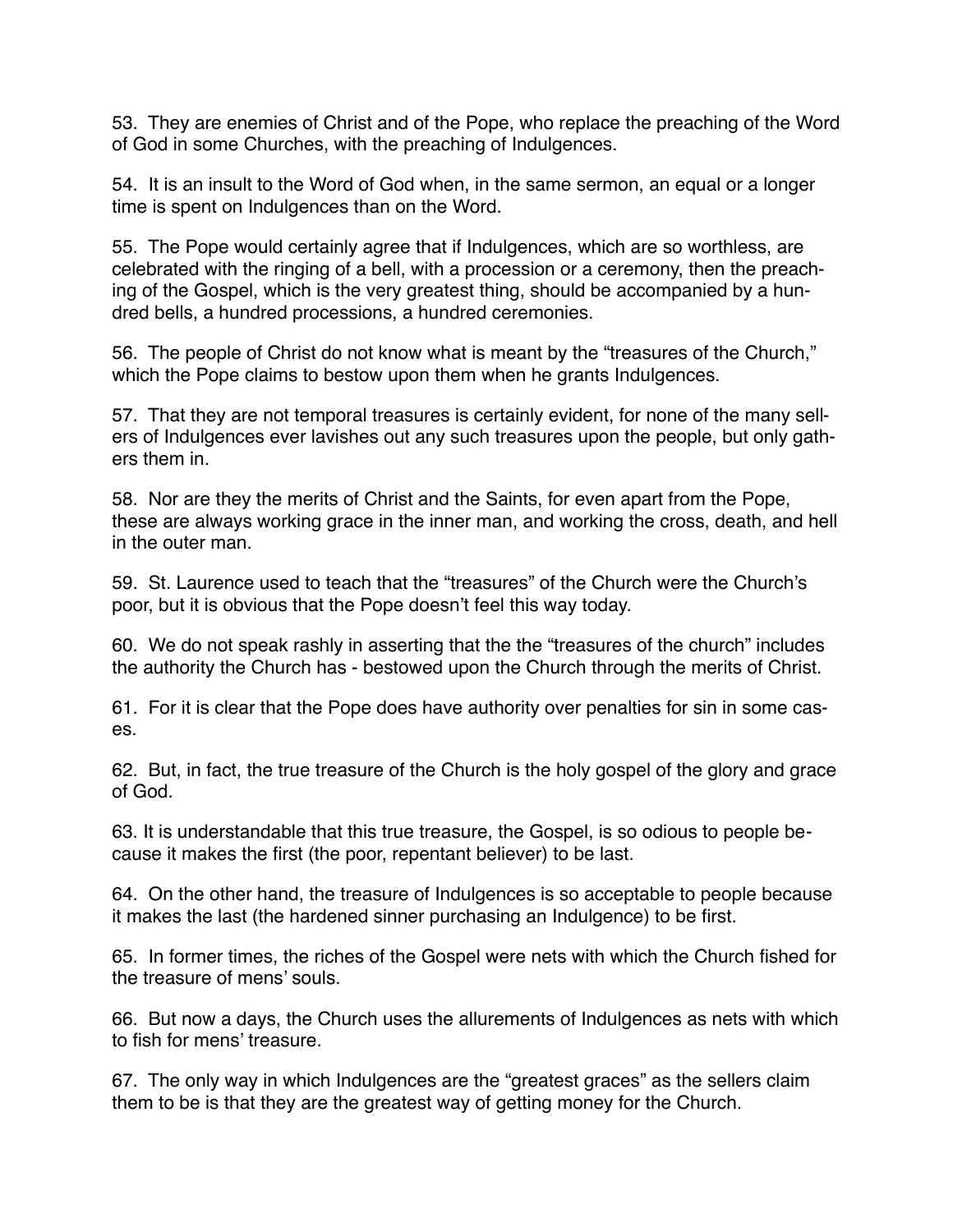68. They are in reality in no degree to be compared to the infinite grace of God and His boundless compassion as shown by the cross.

69. Bishops and Priests are obligated to the Pope to treat with proper respect his emissaries who visit their churches and towns selling Indulgences.

70 But they are under even greater obligation to their people to watch closely and listen carefully, lest these men preach their own fancies instead of what the Pope commissioned.

71. He who speaks against the truth of Biblical pardon, let him be accursed!

72. But he who guards against the lust and license of the pardon-preachers (i.e.,those that sell Indulgences), let him be blessed!

73. It is understandable that the Pope thunders against those who, by any means, decrease the selling of Indulgences.

74. But much more ought he to thunder against those who, through the sale of Indulgences, decrease the true expressions of Christian love and truth.

75. It is foolish to believe that papal Indulgences have such power that they are able to absolve a man even if he commits the impossible sin of "violating the Virgin Mary".

76. We assert, to the contrary, that papal Indulgences are not able to remove even the very least of venial sins, so far as their guilt and penalty is concerned.

77. It is said that "even St. Peter, if he were now Pope, could not bestow greater graces than the sale of Indulgences". This is blasphemy against St. Peter and against the Pope.

78. We assert, to the contrary, that the present Pope, and any Pope at all, has far greater graces at his disposal than the selling of Indulgences; namely, the Gospel, spiritual powers, gifts of healing, etc,. as it is written in I Corinthians 12.

79. It is blasphemy to say that the cross, emblazoned with the papal arms, which is set up by the preachers of Indulgences, "is of equal power with the Cross of Christ".

80. The bishops, priests and theologians who allow such assertions to be made to the people will have to answer to God for it some day.

81. The irresponsible preaching of Indulgences makes it no easy matter, even for learned men, to rescue the reverence due to the Pope from slander, or even from the shrewd questionings of the laity.

82. For instance: - "If the Pope has the power to free any number of souls from Purgatory for the sake of filthy lucre with which to build a Church, why does he not empty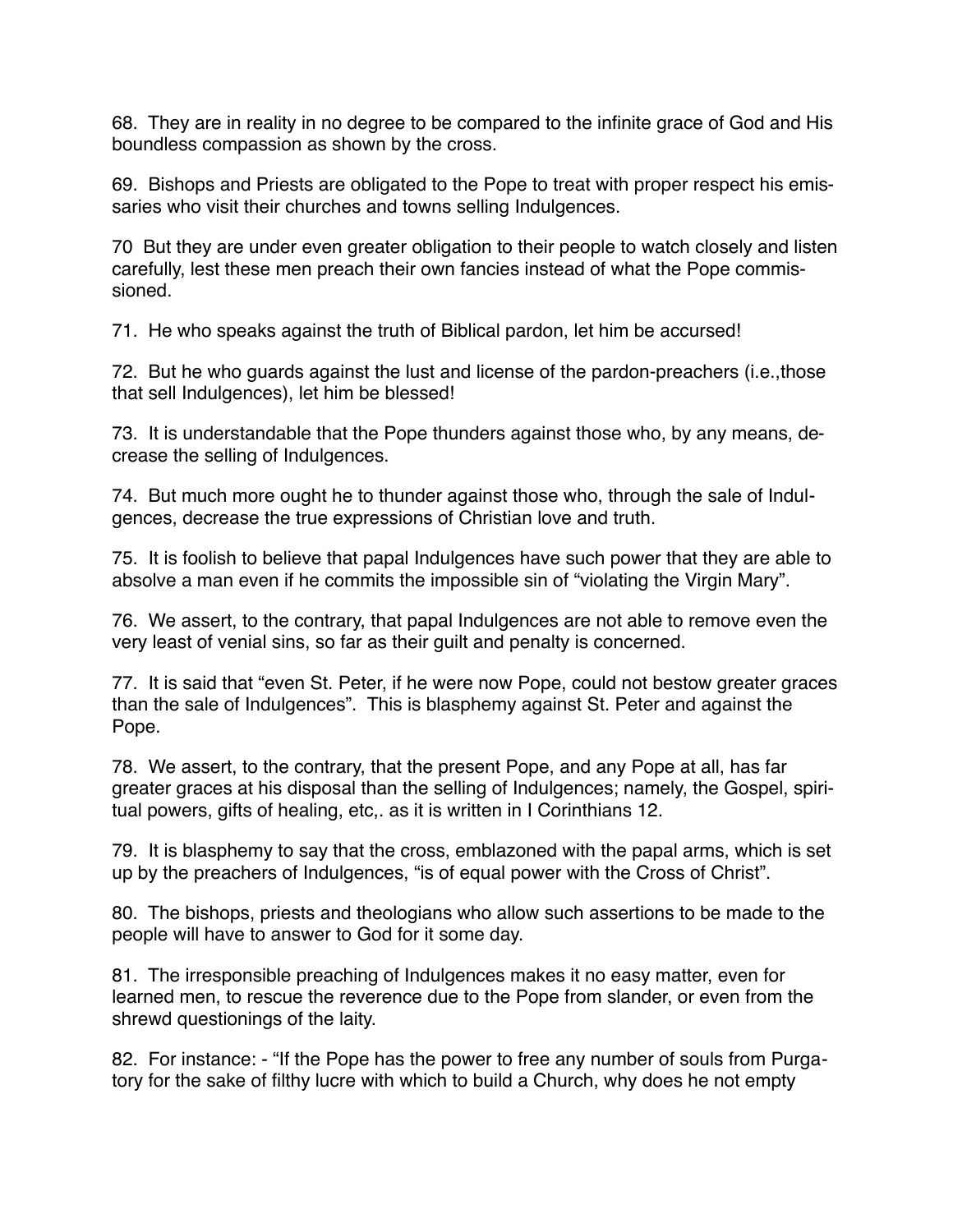Purgatory for the sake of holy love and the dire need of the souls that are there? The latter motive would be most commendable; the former is most objectionable."

83. Again: - "Why are funeral and anniversary masses for the deceased encouraged since it is wrong to pray for those who are already dead? The Pope should return all the moneys the Church has taken in from these masses."

84. Again: - "What is this new "compassion" on the part of the Pope, that, for money, a man who is a sinner and an enemy of God is able to buy out of Purgatory a devout soul, a friend of God, while yet that devout and beloved soul is not able to be redeemed without payment, for pure love's sake?"

85. Again: - "Why are the church laws of repentance, which have long been disregarded, now being used to determine the prices of Indulgences as if they were still operative?"

86. Again: - "Since the Pope makes more money than the wealthiest of wealthy men, why doesn't he use his own money to build even just this one church of St. Peter, rather than the money of the poor?"

87. Again: - "What is it that the Pope is able to give or add to those who, by their sincere repentance, have already been granted full remission and acceptance by God?"

88. Again: - "What greater blessing could the Pope give to the Church than to do a hundred times a day what he now does only once, and bestow his remissions and blessings on any believer whatsoever, whether they buy an Indulgence, or not?"

89. "Since the Pope claims that, by his Indulgences, he seeks the salvation of souls rather than money, why did he cancel the Indulgences granted heretofore, forcing people to purchase them over again? Weren't they just as efficacious as the current Indulgences?"

90. To repress these arguments and concerns of the laity by force alone, and not to resolve them by giving Scriptural reasons, is to expose the Church and the Pope to the ridicule of their enemies, and to lose the respect and support of Christians.

91. If Indulgences were preached according to what the Pope says he believes about these things, all these doubts and questions would be readily resolved; in fact, they wouldn't even exist.

92. Away, then, with all those false prophets - sellers of Indulgences - who promise to the people, "Pardon! Pardon!," when there is no pardon!

93. Blessed be all those prophets who plead with the people, "Repent! Repent!" for there is great need of repentance!